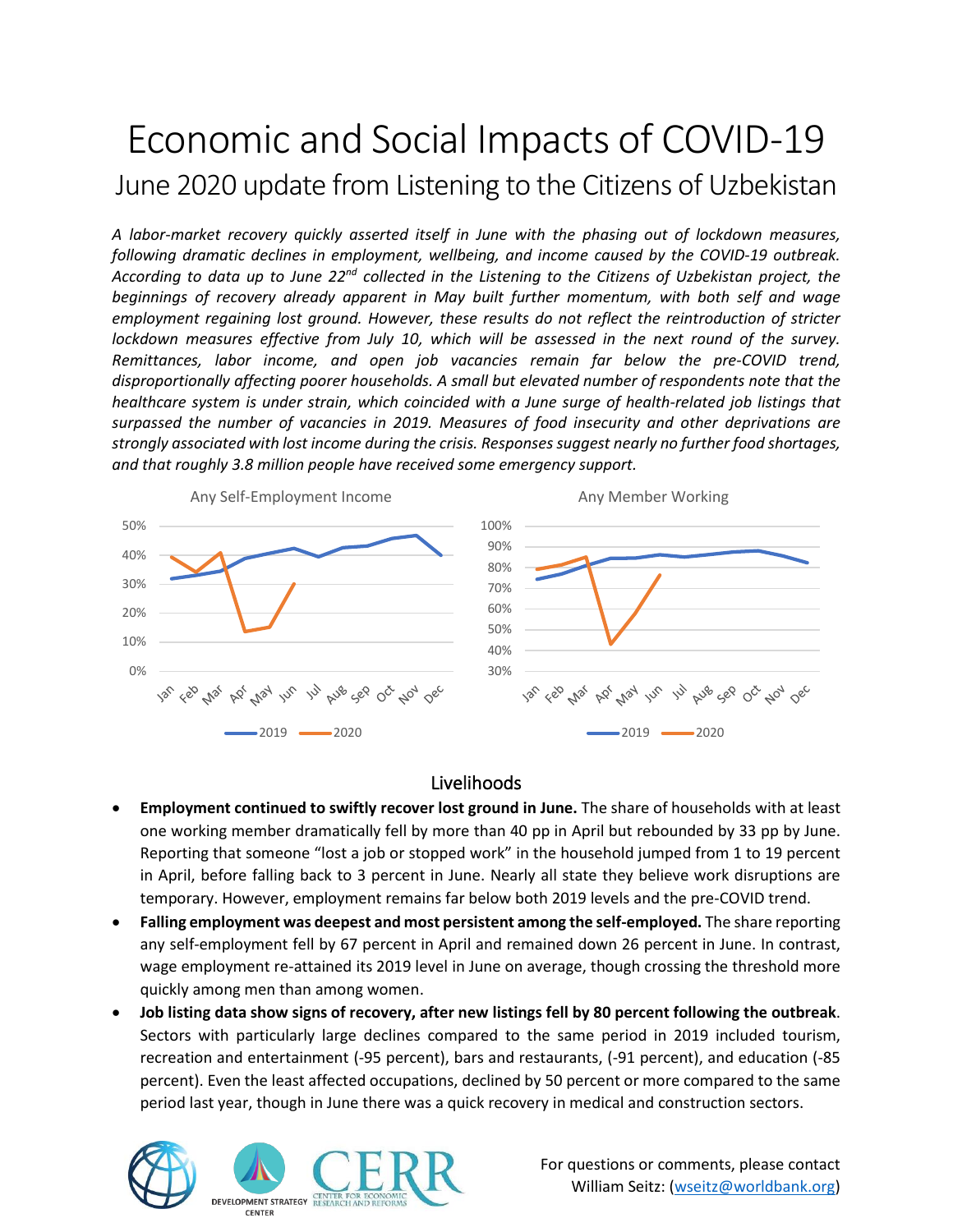

Year-Over-Year Change in Newly Posted Vacancies



**Apr-20 May-20 Jun-20** 

*Note: Data courtesy of olx.uz*

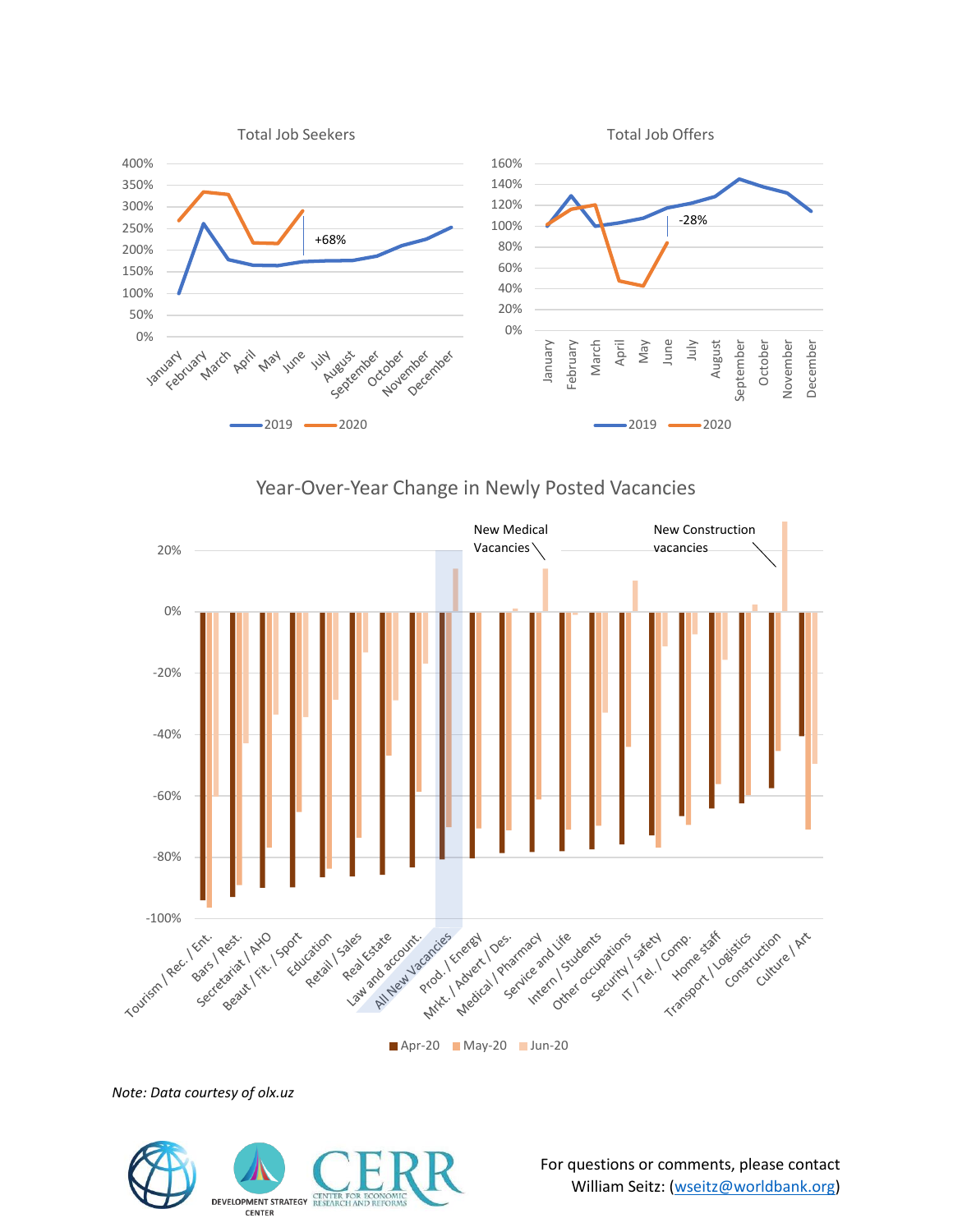## Poverty, Financial Well-being, and Public Services

- **The number of people living in poverty<sup>1</sup> has risen during the outbreak.** According to World Bank projections, the poverty rate rose to between 8.7 and 10 percent following the outbreak, compared to pre-COVID estimates of 7.4 percent – between 450,000 and 880,000 additional people in poverty. The share of households reporting reduced food consumption spiked to 26 percent in April, before moderating to 22 percent in June.
- **An estimated 3.8 million people have received some form of emergency support.** About 11 percent of people reported receiving direct assistance since the outbreak. The majority (92 percent) of assistance came as in-kind benefits or vouchers and was relatively more common in urban areas. Receiving assistance is strongly associated with lower income, indicating that programs have been disproportionately beneficial to vulnerable households.
- **In May and June, an elevated number of people reported not being able to get medical care.** Since the outbreak, about 6-8 percent of respondents reported a member requiring medical treatment per month. Beginning in May and continuing in June, about 16 percent reported as being unsuccessful in obtaining treatment, though this estimate is based on a small absolute number of cases.
- **Households with income losses both more often report increased spending and are more concerned about the economic impact of the outbreak**. About 53 percent of respondents report significant changes in their spending. Among them, between 60 and 65 percent report spending more than usual over the preceding 30 days, while the remainder report spending less. Increased spending is associated with income losses during the crisis, and those with lower income are more likely to report being "very concerned" about the economic impacts of the outbreak.
- **Households with higher pre-crisis welfare have been more resilient to the impact.** Financial savings are strongly associated with pre-crisis income, and reporting increased spending is also somewhat associated with higher consumption levels before the outbreak.
- **High shares of people report that they are unable to afford basic needs and are without savings.** Those reporting an inability to afford food rose from less than 9 percent to more than 11 percent since April. Household finances are fragile: more than half say they do not have savings, and 40 percent that they could not currently pay an emergency expense of 100,000 Som (\$9.8).
- **Fewer local shortages of goods were reported in June.** About 1 percent of respondents reported that items are out-of-stock in their local area, down substantially from 16 percent in April. Of them, food items were most commonly cited, and particularly flour, alongside reports of rising prices. Reports of out-of-stock medicines and masks fell from 5 percent in April to negligible levels in June.



<sup>1</sup> Measured at the line appropriate to lower middle-income countries (\$3.2 per person per day in 2011 PPP terms)

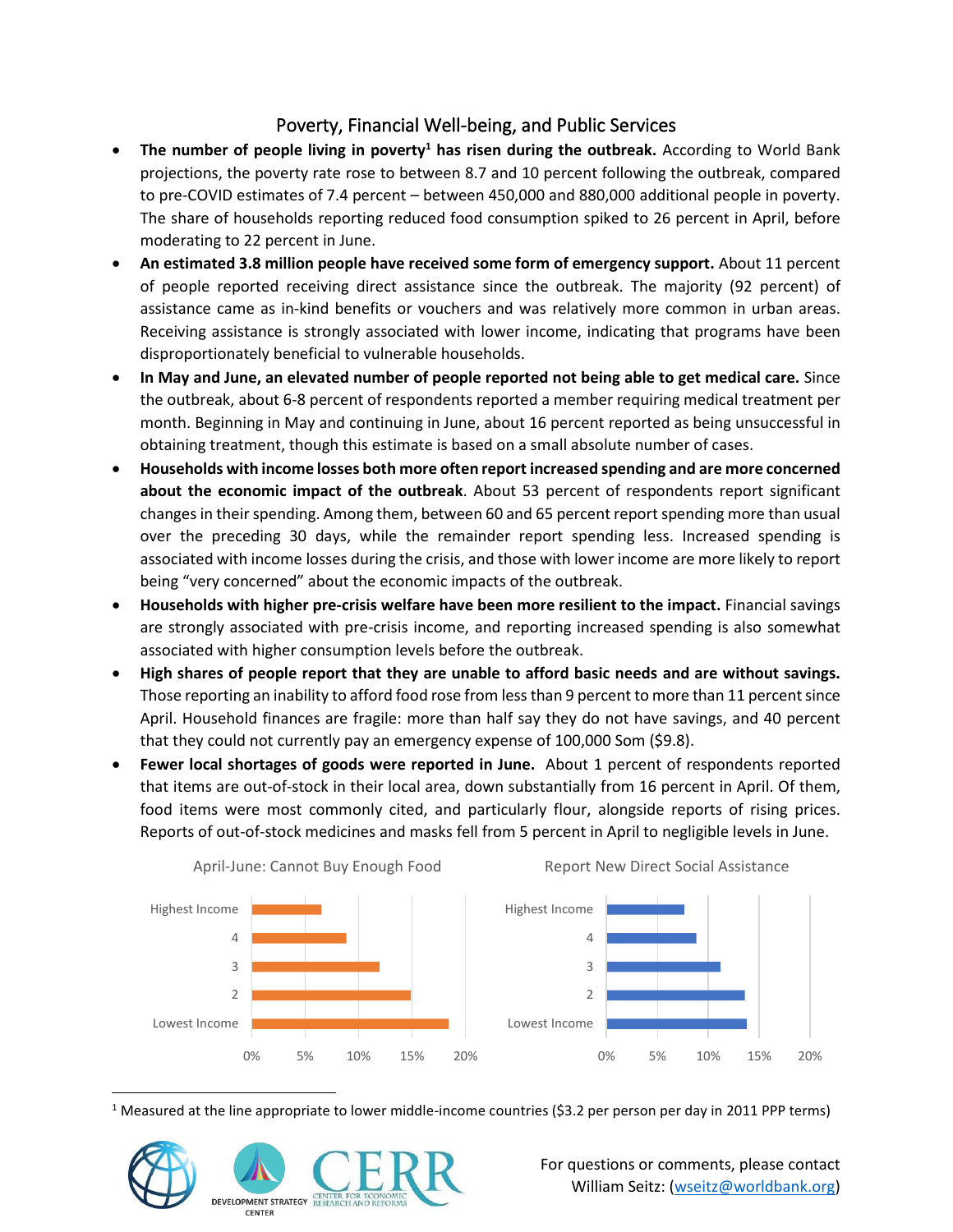#### Migration and Remittances

- **The share of households receiving remittances recovered lost ground in June but remains well below 2019.** In April, the share of households receiving any remittances was cut in half over the same period the previous year, recovering somewhat in May and June. Among those that did receive remittances, the value of the median transfer fell by 21 percent (in inflation-adjusted som) in April but recovered lost ground in May as the Russian Ruble strengthened.
- **A much lower share of respondents report household members working abroad.** In April, the share of households with members currently abroad was 3 percentage points lower than the same time in 2019. Among those still abroad, active employment fell from 88 to about 73 percent. The gap between 2019 and 2020 widened in May and June during the period that seasonal migration traditionally rises. From April and June, the share of L2CU household reporting members considering future migration abroad fell nearly to zero.



#### Knowledge and Behavior

- **Concerns about the impact of coronavirus remain high.** Almost all respondents report being familiar with COVID-19, with more than 75 percent stating that they were "very familiar." The degree of concern about the potential effects of COVID-19 fell slightly from April to June: the share "very concerned" about health risks fell from 64 to 60 percent, and the share "very concerned" about economic impacts fell from 61 to 56 percent.
- **A rising share of people report having heard COVID-related official government announcements in the preceding week**. In April 75 percent reported hearing official announcements, rising to 80 percent in June. Nearly all listed television as a primary source of information. Since April, other popular official sources included social media (12 percent) and SMS (15 percent). Very few people report hearing official announcements through newspapers, radio, or in-person. Since April, about 60 percent of respondents report receiving COVID-relevant guidance from Mahalla officials on average.